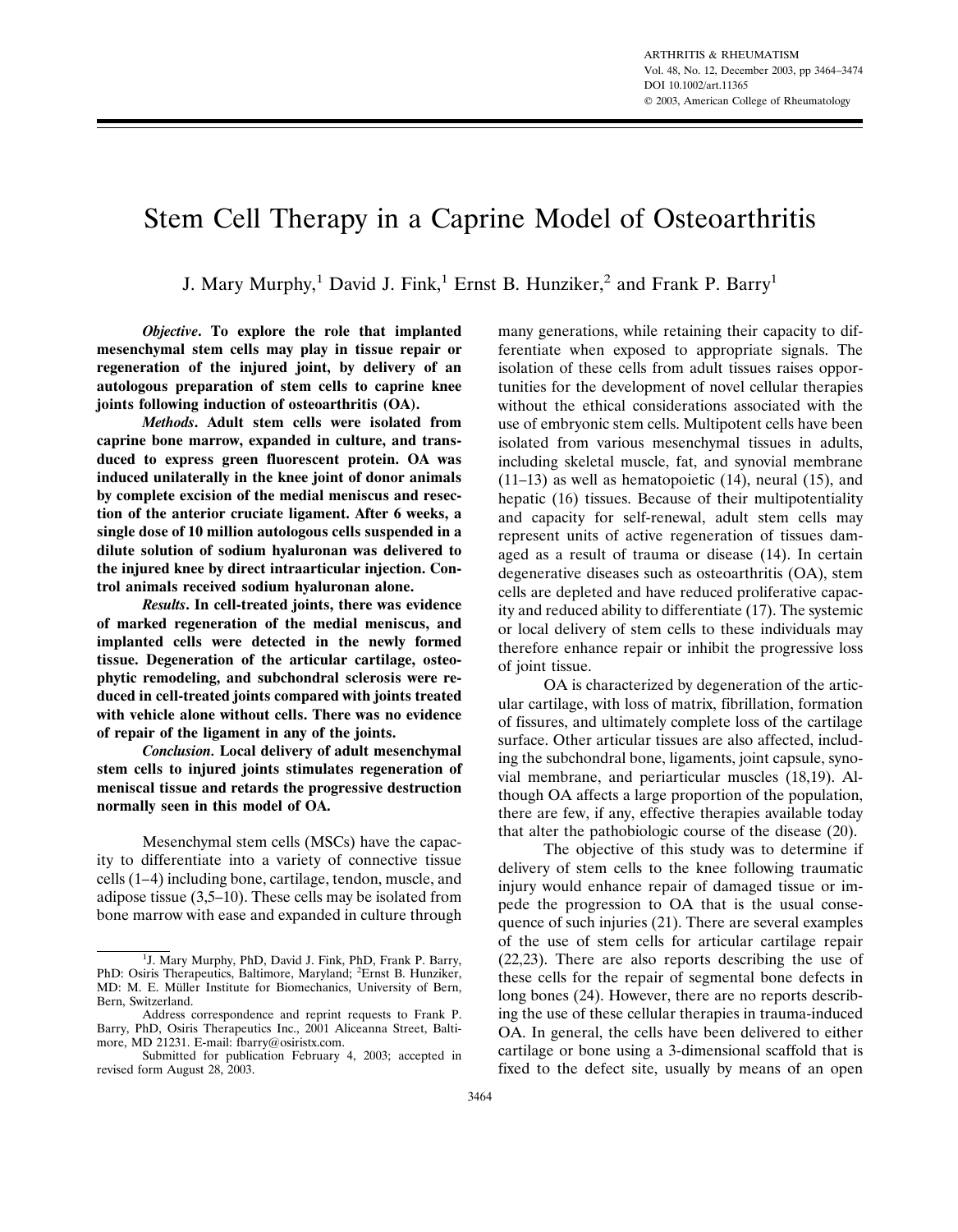surgical procedure. There are many issues associated with the selection of the scaffold material, including its ability to support cell viability and differentiation and its retention and degradation in situ.

In the present study, we used a simpler, scaffoldfree approach in which the cells were delivered as a suspension by direct intraarticular injection. The suspension was prepared in a dilute solution of sodium hyaluronan, which is commonly used for the treatment of OA (25) and also has the effect of increasing the chondrogenic activity of MSCs (26). There was evidence of cell engraftment in several tissues in the joint and a marked regeneration of the excised meniscus. In addition, there was evidence of a reduction in OA progression in the cell-treated joints. We suggest that the enhanced repair response results from interaction between the implanted cells and fibroblasts derived from the host synovium at the site of injury.

## **MATERIALS AND METHODS**

**Preparation of caprine MSCs.** A heparinized bone marrow aspirate (3–7 ml) was obtained from the iliac crest of castrated male Western Cross goats. The aspirate was washed with medium (Dulbecco's modified Eagle's medium [DMEM]–low glucose; Hyclone, Logan, UT) containing 1% antibiotic–antimycotic (Gibco, Grand Island, NY), and centrifuged. The precipitated cells were then suspended in medium with 10% fetal bovine serum (FBS; Hyclone) at a final density of 1.4–1.6  $\times$  10<sup>6</sup> cells/ml. Cells were seeded on T-185 flasks and maintained at 37°C with 95% humidity and 5%  $CO<sub>2</sub>$  in the same medium. After 5 days, red blood cells were washed off with phosphate buffered saline (PBS) and fresh medium was added. Colonies of adherent cells formed within 9 days and the colonies were trypsinized from the flasks when the colonies covered 60–90% of the plate. The cells were cryopreserved at the end of primary culture.

**Differentiation assays.** Chondrogenesis was performed with modifications of the pellet culture system described previously (7,9), using dexamethasone at 10 n*M* (Sigma, St. Louis, MO) and 10 ng/ml recombinant human transforming growth factor  $\beta$ 3 (Oncogene Research Products, San Diego, CA). After 14 days in culture, pellets were harvested and fixed in 10% formalin, and cut sections were stained with Safranin O and with an antibody specific for type II collagen (27). For osteogenic differentiation, the cells were cultured in 10 n*M* dexamethasone, 10 n*M* β-glycerophosphate, 50 μ*M* ascorbic acid 2-phosphate, 100 nM prostaglandin  $E_2$ , and 5% FBS (6,28). To evaluate the differentiation potential of the cells in ectopically implanted scaffolds, MSCs were loaded onto hydroxyapatite/tricalcium phosphate cubes  $(3 \times 3 \times 3 \text{ mm})$ ; Zimmer, Warsaw, IN) at a density of  $5 \times 10^6$  cells/ml, and implanted subcutaneously on the dorsal surface of nude mice (5). The cubes were removed 6 weeks later and sections were stained with hematoxylin and modified Mallory aniline blue for the presence of bone and cartilage.

**Retroviral vector construction and virus production.** Caprine MSCs were transduced to express the *Aequorea Victoria* enhanced green fluorescent protein (eGFP) using the retroviral vector pOT24. The construction of this vector has been described previously (29). Briefly, the GFP-1 gene from pEGFP-1 (Clontech, Palo Alto, CA) was cloned into the pJM573neo retroviral vector (30,31). Vector supernatants containing different pseudotyped vector particles were generated using the gibbon ape leukemia virus envelope containing the PG13 packaging cell line (32). Retroviral supernatants containing the GFP vector were produced as follows: plasmid pOT24 was transfected into GP&E86 ecotropic producer cells (American Type Culture Collection [ATCC] CRL-9642) (33) using DOTAP (Boehringer-Mannheim, Indianapolis, IN) as directed by the manufacturer. The transfected cells were grown at 37°C,  $5\%$  CO<sub>2</sub>, 90% humidity in DMEM-high glucose medium supplemented with 10% heat-inactivated FBS, 1% penicillin–streptomycin, and 0.5 mg/ml protamine sulfate– G418 (Sigma) as a selective agent.

Cultures were grown to 70% confluence, the medium was replaced with fresh retroviral medium (without G418), and the cells were incubated at 32°C for 2 days. The ecotropic retrovirus was used to transduce the gibbon ape leukemia virus envelope containing the PG13 retroviral producer cells (ATCC CRL-9078). Transduction was performed using the centrifugal transduction procedure outlined below, followed by selection with G418 (0.5 mg/ml). The culture medium containing the retroviral vectors was collected, filtered through a  $0.45$ - $\mu$ m filter, and stored at  $-80^{\circ}$ C.

**Transduction and expansion of caprine MSCs.** Primary frozen cultures of caprine MSCs were thawed and plated in T-75 flasks at 500,000 cells/flask with DMEM–high glucose containing 1% antibiotic–antimycotic and 10% FBS. After 1 day, the culture medium was aspirated and 15 ml of retroviral supernatant, containing 8 mg/ml polybrene (Sigma), was added to each flask. Culture medium with polybrene only was used for mock-transduced cultures. Following transduction for 24 hours, the vector-containing medium was aspirated and a second round of transduction was performed with fresh retroviral supernatant. Selection of transduced cells with G418 (1.0 mg/ml) was performed for 7–10 days until confluence was reached. The selected cells were trypsinized and expanded to the end of passage 2. A sample of the cells was washed with PBS containing 2% weight/volume bovine serum albumin and  $0.1\%$  w/v sodium azide for assessment of eGFP using fluorescence-activated cell sorter (FACS) analysis. Intrinsic fluorescence from the GFP-transduced MSCs was compared with that from untransduced controls. All cells were resuspended in FACS buffer containing 1% paraformaldehyde (Electron Microscopy Sciences, Fort Washington, PA) immediately before analysis. Cells were analyzed by collecting 10,000 events on a Becton-Dickinson Vantage instrument using CellQuest software (Becton-Dickinson, Franklin Lakes, NJ).

**Surgical protocol.** The Institutional Animal Care and Use Committee approved all procedures used. Castrated male Western Cross goats (weighing 70–112 kg, ages 29–34 months;  $n = 24$ ), confirmed to be free of Q fever, brucellosis, and caprine arthritis encephalitis, were used. Animals were treated with butorphenol  $(0.05-0.10 \text{ mg/kg})$  and diazepam  $(0.1-0.2 \text{ mg/kg})$  by intravenous injection and with an equal mixture of ketamine (100 mg/ml) and diazepam (5 gm/ml) at a dose of 0.5 ml/kg as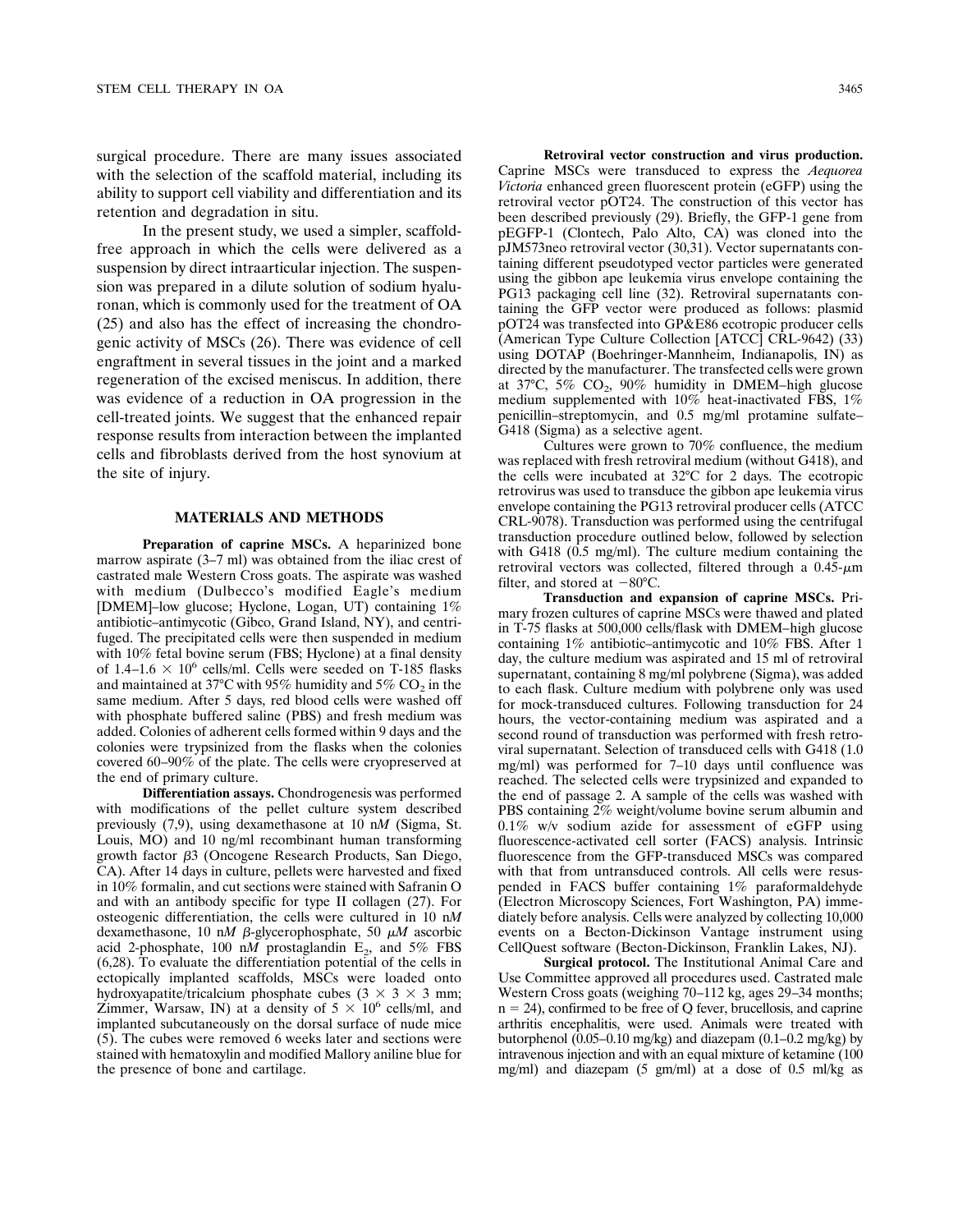**Table 1.** Study design\*

| Group       | No. | Treatment                                                   | Postsurgery<br>termination,<br>weeks |
|-------------|-----|-------------------------------------------------------------|--------------------------------------|
| 1 (control) |     | Vehicle injection 6 weeks postsurgery                       | 12.                                  |
| $2$ (test)  | 6   | GFP-transduced MSC/vehicle injection<br>6 weeks postsurgery | 12.                                  |
| 3 (control) | 6.  | Vehicle injection 6 weeks postsurgery                       | 26                                   |
| $4$ (test)  | 9   | GFP-transduced MSC/vehicle injection<br>6 weeks postsurgery | 26                                   |

 $*$  GFP = green fluorescent protein; MSC = mesenchymal stem cell.

anesthetic. Intraoperative anesthesia was maintained with isoflurane ( $\sim$ 1.5%) in oxygen delivered by endotracheal tube.

For combined anterior cruciate ligament (ACL) transection and medial meniscectomy, a lateral parapatellar skin incision was made beginning at a level 2 cm proximal to the patella and extending to the level of the tibial plateau. Subcutaneous tissue was incised, and the lateral fascia was separated from the joint capsule for  $\sim$ 1 cm in either direction away from the incision. The lateral aspect of the vastus lateralis and the joint capsule were incised and the patella was luxated medially to expose the trochlear groove and medial and lateral condyles of the distal femur.

ACL removal was performed by first excising its attachment on the medial aspect of the lateral femoral condyle. The proximal attachment was brought forward and the entire ligament was excised from its tibial attachment. The stifle was moved in a drawer test to ensure that the entire cruciate ligament had been excised. The medial meniscus was removed by sharp excision. The caudal horn of the meniscus was grasped with a hemostat and its axial (lateral) attachment was excised from its tibial attachment. Working from caudal to lateral, then cranial, the meniscus was excised from its attachments until it was completely removed. ACL excision was carried out first, followed by meniscectomy.

**Study design.** Animals were randomized into 4 groups as described in Table 1 and Figure 1. The control groups were not different from the test groups with respect to age and weight, but the test animals underwent a bone marrow aspiration for cell preparation 2 weeks prior to surgery. OA was induced unilaterally in the knee joint of donor animals by complete excision of the medial meniscus and resection of the ACL as described above, and after a recovery period of 3 weeks, all animals were exercised once daily by having them run on a hard surface for a distance of 90 meters. At all other times, animals were allowed free movement in an unconfined environment. Control animals received an injection of vehicle alone in the operated joint 6 weeks after surgery. This consisted of 5 ml sodium hyaluronan (Hylartin-V; Pharmacia & Upjohn, Peapack, NJ) at a concentration of 4 mg/ml. Test animals received a single intraarticular injection of  $10 \times 10^6$ autologous GFP-transduced MSCs as a suspension in the vehicle at 6 weeks after surgery.

**Intraarticular injection of MSCs.** Frozen cells were thawed rapidly at 37°C, washed with culture medium and PBS, centrifuged, and resuspended in Hylartin solution at a density of  $2 \times 10^6$  cells/ml. Goats were anesthetized, intubated, and placed in dorsal recumbency. Five milliliters of the cell sus-



**Figure 1.** Study design. Experimental plan used to evaluate the effect of delivery of autologous stem cells to the knee following meniscectomy and resection of the anterior cruciate ligament (ACL) for induction of osteoarthritis. Color figure can be viewed in the online issue, which is available at http://www.arthritisrheum.org.

pension was injected into the medial compartment of the operated joint after aspiration of synovial fluid. An 18-gauge needle was inserted posterior to the medial edge of the patellar ligament, through the triangle formed by the epicondyle of the femur, the meniscal/tibial plateau, and the notch formed by their junction. Following injection, the joint was repeatedly flexed and extended for dispersal of the suspension throughout the intraarticular space.

**Histochemical analysis of bone and cartilage.** Immediately after the animals were killed, the distal head of the femur and the proximal tibial plateau were removed and fixed in 10% formalin. The medial condyles and the anterior portion of the tibial plateau were dehydrated through a series of increasing ethanol concentrations and embedded in methyl methacrylate. Serial sagittal sections were cut using a diamond

**Table 2.** Histologic grading scheme

| Parameter, grade                                    | Description                          |
|-----------------------------------------------------|--------------------------------------|
| Articular cartilage structure                       |                                      |
| $0 - 10$                                            | Ref. $35*$                           |
| Reduction of articular<br>cartilage matrix staining |                                      |
| $\theta$                                            | None                                 |
| 1                                                   | Mild                                 |
| 2                                                   | Moderate                             |
| $\overline{\mathcal{E}}$                            | Severe                               |
| Presence of osteophytes                             |                                      |
|                                                     | None                                 |
|                                                     | Cartilage/connective tissue          |
| 2                                                   | Mainly cartilage/some bone formation |
| $\overline{\mathbf{3}}$                             | Mainly bone formation                |
| Subchondral bone plate                              |                                      |
| thickening                                          |                                      |
| $_{0}$                                              | None                                 |
|                                                     | Mild                                 |
|                                                     | Moderate                             |
| 3                                                   | Severe                               |

 $* 0 =$  normal; 10 = complete loss to subchondral bone.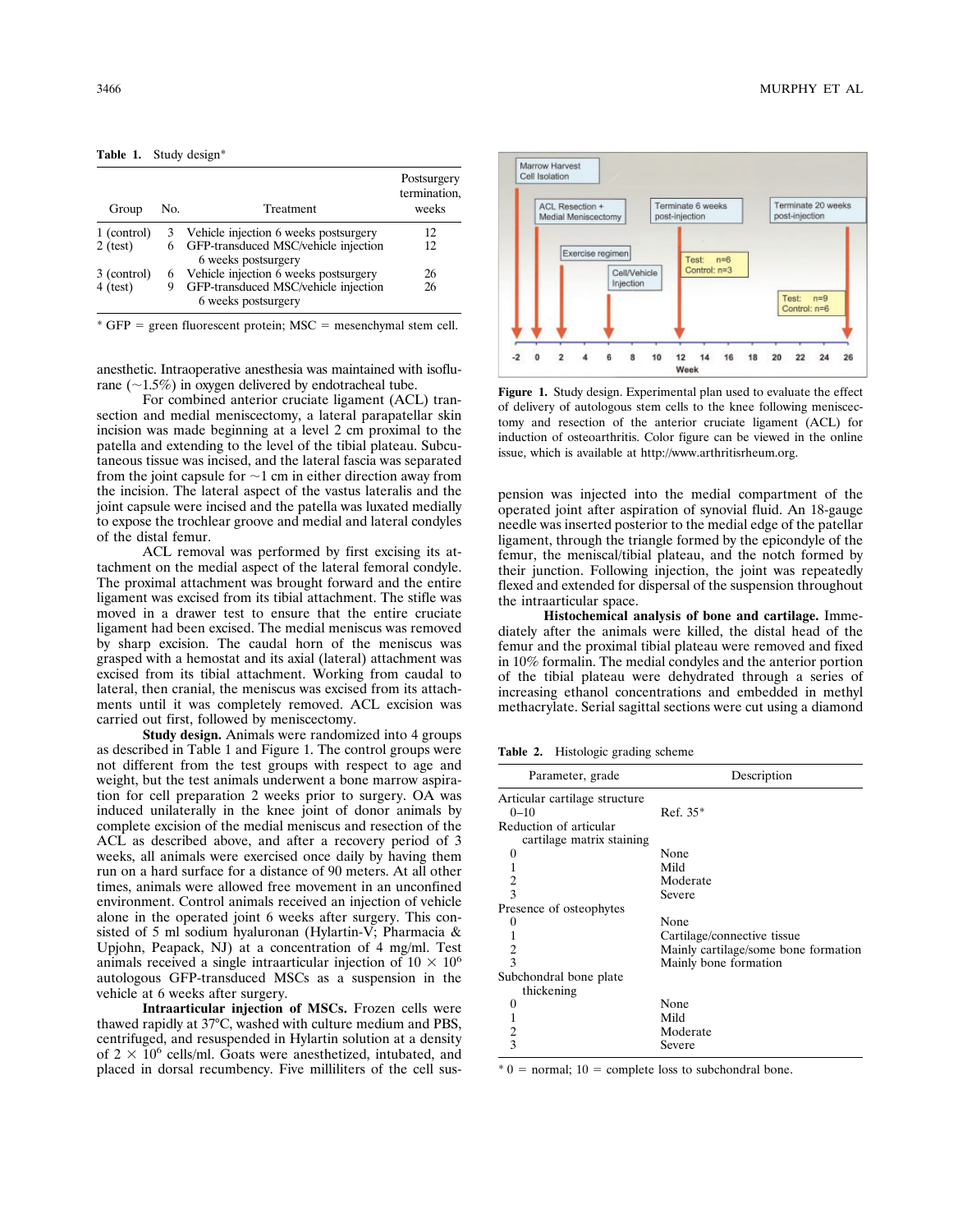

**Figure 2.** Isolation and characterization of mesenchymal stem cells (MSCs) from goat marrow. Adherent cells from bone marrow aspirates grew as a monolayer in passage 1 culture **(A)** (original magnification  $\times$  40) and were uniformly SH4+/CD14- by fluorescence-activated cell sorter analysis **(B)**. Goat MSCs deposited calcium in osteogenic cultures in vitro **(C)** and were capable of elaborating a proteoglycan-rich **(D)** and type II collagen–positive **(E)** extracellular matrix in chondrogenic pellet cultures in vitro. Goat MSCs loaded on a hydroxyapatite/tricalcium phosphate scaffold (S) and implanted subcutaneously in nude SCID mice showed differentiation into bone (B), fat (L), marrow (M), and cartilage (C) after 6 weeks in vivo **(F** and **G),** while control, unloaded scaffolds showed no evidence of mesenchymal differentiation and the pores (P) were empty or infiltrated with host hematopoietic cells  $(H)$ . Bar = 100  $\mu$ M.

saw (Leco, St. Joseph, MN) from the tissues of both the operated and contralateral (unoperated) joints. The sections were glued onto plexiglass object holders, milled to a thickness of  $\sim$ 100  $\mu$ m with a Polycut E apparatus (Reichert-Jung, Nussloch, Germany), and polished and surface-stained with McNeil's tetrachrome/toluidine blue O/basic fuchsine (34). Sections from each condyle and tibial plateau (a minimum of 3) were graded by a blinded assessor based on the following parameters: 1) articular cartilage structure, 2) reduction of articular cartilage matrix staining, 3) presence of osteophytes, and 4) subchondral bone plate thickening. The articular cartilage structure was graded on a scale ranging from 0 (normal) to 10 (complete loss to subchondral bone) as described previously (35). The remaining parameters were scored 0–3 (as described in Table 2).

**Histochemical analysis of meniscal tissue.** Neomeniscal tissue from the posterior horn in the medial compartment was fixed in 10% buffered formalin and embedded in paraffin. Sulfated glycosaminoglycan was visualized by staining with toluidine blue for 5 minutes at 60°C and with 0.1% Safranin O for 5 minutes at room temperature. Type I collagen was detected using monoclonal antibody I-8H5 at 0.2  $\mu$ g/ml (Oncogene, San Diego, CA) and type II collagen using monoclonal antibody C4F6 (27) at 0.5  $\mu$ g/ml. Sections were stained using the EnvisionSystem autostainer (Dako, Carpinteria, CA). Incubation with the primary antibody was for 30 minutes. Visualization was performed with diaminobenzidine and counterstaining with hematoxylin.

**Statistical analysis.** Comparisons between the histologic scores for each group were made using analysis of variance. A *P* value of less than 0.05 was significant.

#### **RESULTS**

**Characterization of caprine MSCs.** MSCs were isolated from bone marrow aspirates obtained from the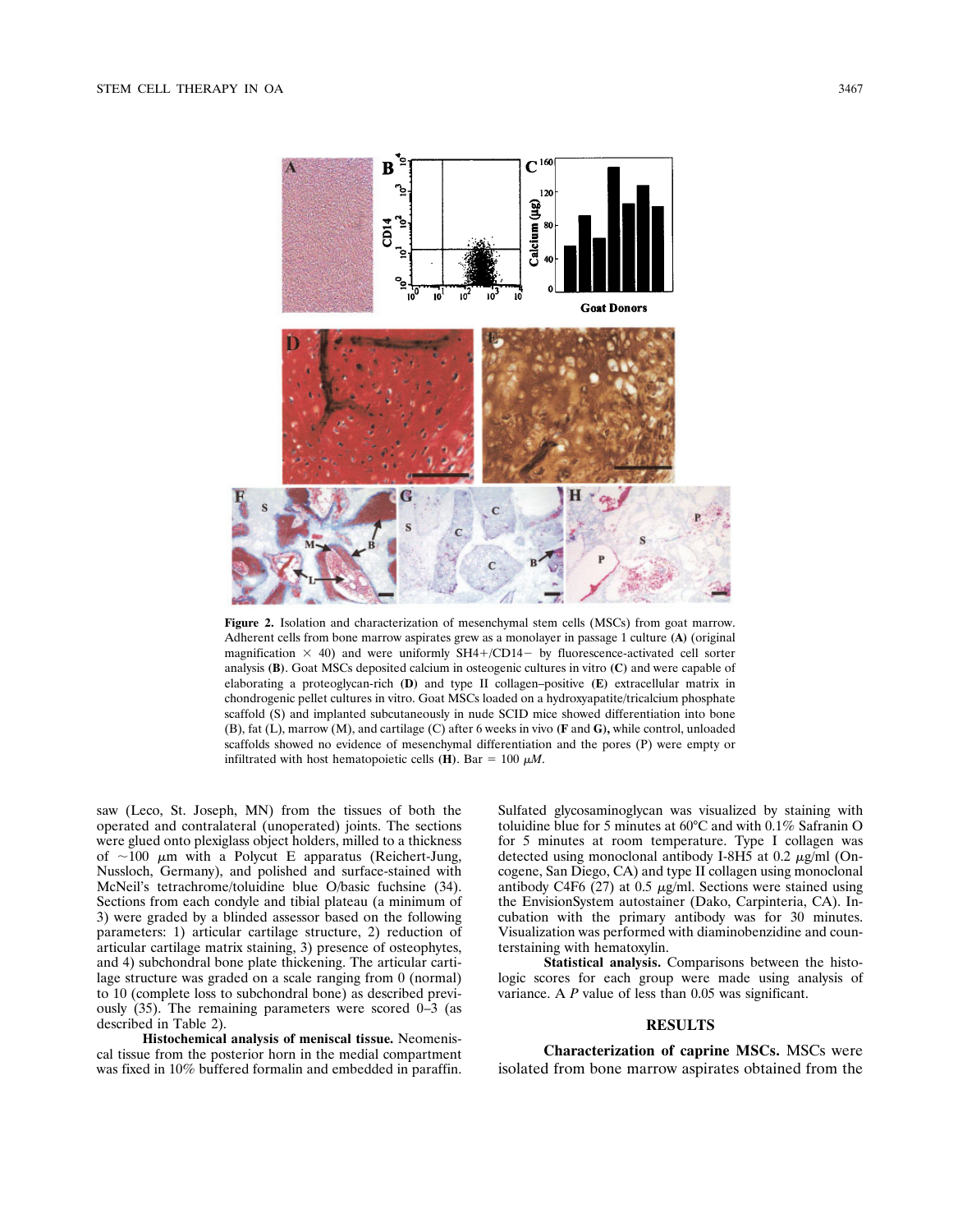superior iliac crest of adult male goats and expanded to form confluent cultures of adherent cells with a fibroblastic morphology (Figure 2A). The cells were homogeneously  $SH4 + /CD14 -$  (Figure 2B) and CD44+/ CD34- (3). The capacity of the cells to differentiate into chondrocytes and osteocytes was demonstrated in vitro (Figures 2C–E), and in vivo when implanted subcutaneously in nude mice (Figures 2F and G). The efficiency of transduction was 62.3  $\pm$  6.5% (mean  $\pm$ SD). Transduction of human MSCs with eGFP had no effect on the differentiation potential of the cells, and transgene expression was maintained after induction along the osteogenic, adipogenic, and chondrogenic pathways (36).

**Clinical observations.** In this study we assessed the capacity of MSCs to impact OA progression in goats following trauma to the joint caused by unilateral medial meniscectomy and transection of the ACL. All animals were mobile 1–2 hours after surgery and there were no instances of infection. No immobilization or splinting of the joints was used and animals were bearing weight on the operated joint within 3–5 days. Animals tolerated the cell injection well, and there was no evidence of local inflammation, immobilization, or unloading of the joint resulting from the cell treatment.

The effect of delivery of autologous GFPtransduced MSCs on the joint pathology was assessed by macroscopic evaluation. Appearance of meniscal-like repair tissue, or neomeniscus, was observed in association with the posterior medial compartment of celltreated knees at 6 weeks after injection (Figures 3A–C). This tissue was hyaline in nature and appeared to provide a bearing surface for the tibial and femoral condyles. Immunohistochemical staining of the neomeniscus indicated a dense, type I collagen–containing network surrounding cells with fibroblastic morphology and some areas containing cells of rounded morphology surrounded by a type II collagen–positive matrix (results not shown). There was also evidence of vascularization in the neomeniscus close to the point of synovial attachment. This tissue was not observed in control (hyaluronan-treated) animals at this time point.

Twenty weeks after delivery of cells there was again evidence of repair tissue associated with the posterior medial compartment in 7 of 9 treated joints. The tissue was organized, generally detached from both femoral and tibial surfaces, and extended into the articulating region between these areas (Figures 3D and E). Functional entheses with the tibial bone were formed with repair of the meniscal insertional ligaments (Figure 3E, arrow). Control joints at this time showed evidence



**Figure 3.** Appearance of regenerated medial meniscus after intraarticular treatment with autologous mesenchymal stem cells (MSCs). The cell treatment resulted in the formation of tissue in the posterior compartment at 12 weeks after complete medial meniscectomy. The excised tissues **(B** and **C)** inserted between the distal head of the femur and proximal tibial plateau **(A)** are shown. Regenerated hyaline-like meniscal tissue is also evident at 20 weeks after MSC injection (**D** and **E)**. The regenerated meniscal horn protected the posterior tibial plateau **(D)** and had reformed a functional enthesis with the tibial bone via the meniscal insertional ligament **(arrow** in **E)**.

of disorganized repair tissue at the same site, which was generally attached to the proximal tibia, and there was little evidence of extension between the articulating surfaces (result not shown). There was no evidence of repair of the severed ACL in any of the joints, regardless of treatment.

**Protection from OA damage.** Transection of the ACL and complete medial meniscectomy in the caprine knee resulted in the development of lesions characteristic of OA (37–41), including 1) large areas of erosion of the articular cartilage on the femoral condyle and tibial plateau, 2) formation of periarticular osteophytes, and 3) changes to the trabecular organization of the subchondral bone. We carried out a histologic assessment of the medial femoral condyle from all animals to determine if there were differences between the cell-treated and control groups. In the control (vehicle-treated) joints, there was substantial fibrillation of the articular surface with loss of extracellular matrix, as well as large areas of osteophytic remodeling (Figures 4A–F) as compared with the contralateral (unoperated) joints (Figure 4Q). In the cell-treated joints, the degree of cartilage destruction, osteophyte formation, and subchondral sclerosis were all reduced compared with that in the control joints (Figures 4G–N). In 4 of the 6 cell-treated joints (Figures 4G–N), there was less dam-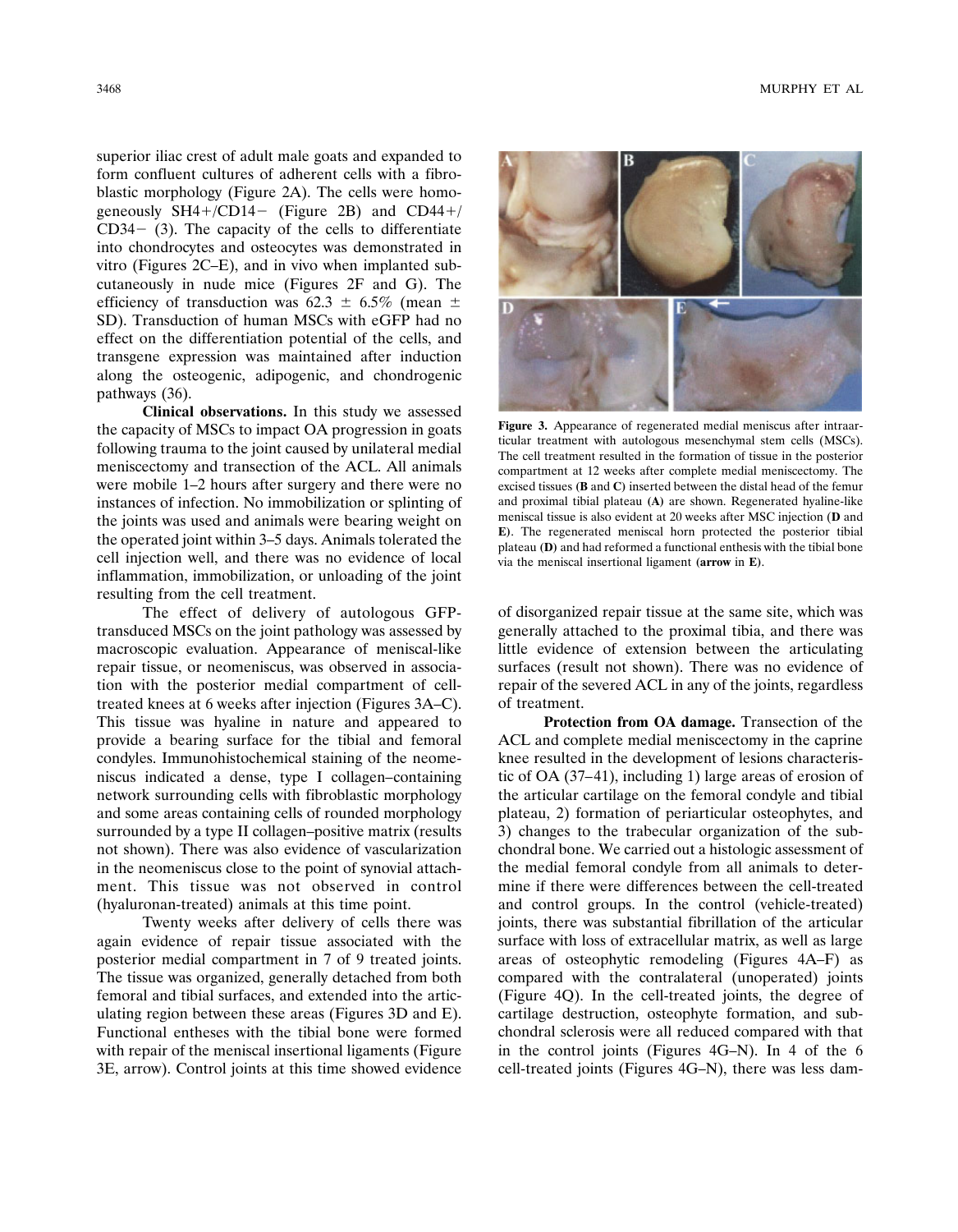

**Figure 4.** Microscopic analysis of the medial femoral condyle. Goat knee joints were subjected to total medial meniscectomy and anterior cruciate ligament resection, which was followed 6 weeks later by an intraarticular injection of hyaluronan **(A–F)** or mesenchymal stem cells (MSCs) resuspended in hyaluronan **(G–P)**. Osteoarthritic changes such as proteoglycan depletion (indicated by a reduction in surface staining), severe fibrillation, and loss of cartilage, and osteophytes (Os) and bone remodeling were evident in vehicle-treated joints **(A–E)**. Large chondrocyte clones **(arrows)** were evident in areas distant to the primary lesion **(F)**. Boxed areas in **A, C,** and **E** are shown as expanded images in **B, D,** and **F,** respectively. In joints that demonstrated evidence of meniscal regeneration after MSC application **(G–N)**, changes to the cartilage and bone were much less severe. Mild surface roughening **(H)** and proteoglycan depletion in the surface zone **(H–N)** were evident. Proliferation of cells at the cartilage surface was also seen **(L** and **N)**. Boxed areas in **G, I, K,** and **M** are shown as expanded images in **H, J, L,** and **N,** respectively. Protection from severe osteoarthritic changes was not evident in cell-treated joints in areas where meniscal regeneration did not occur. In a contralateral (unoperated) control joint from the same goat as in  $E$ , the appearance of a normal condyle can be seen  $(Q)$ . Bar  $= 1$  mm.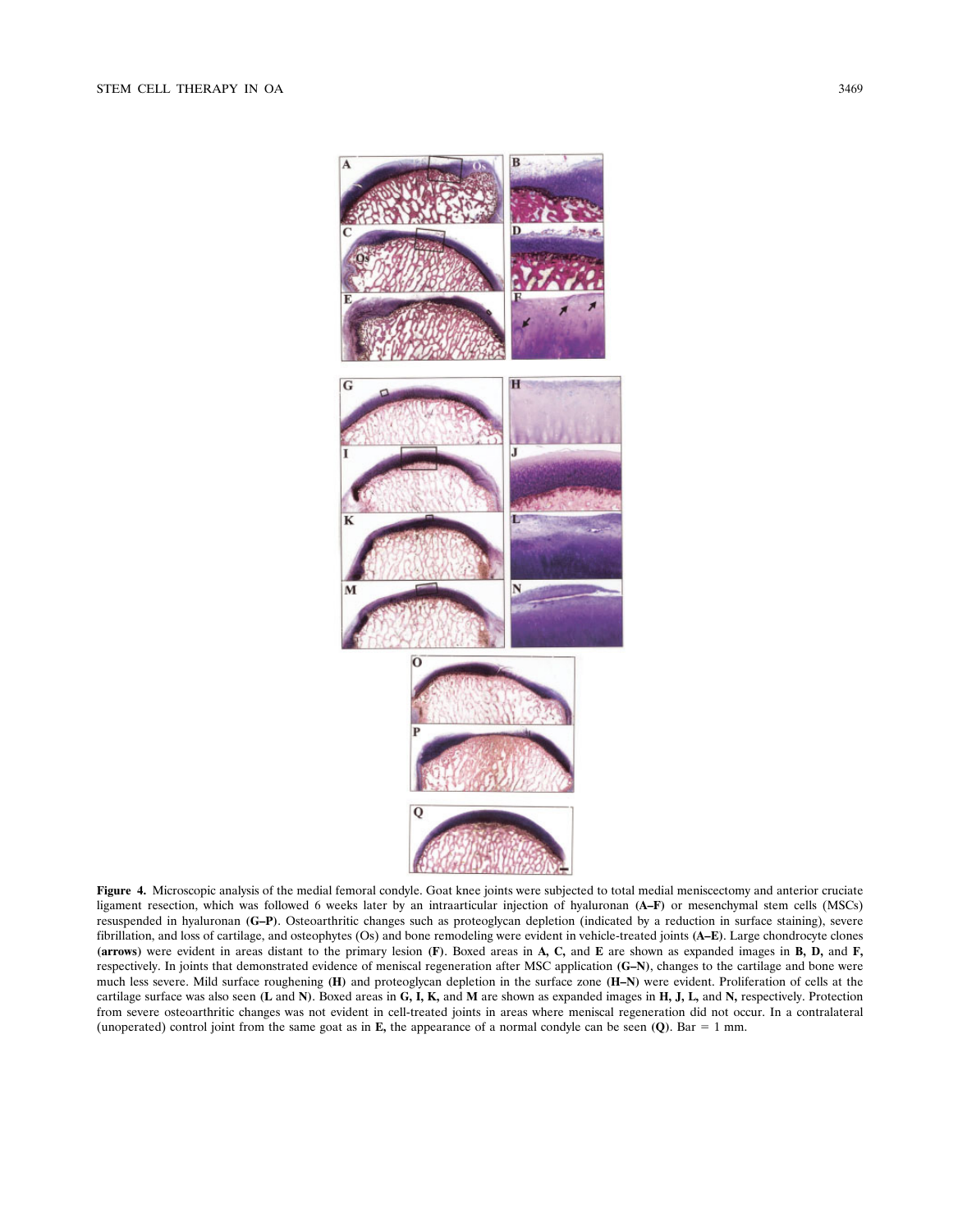

**Figure 5.** Histologic grading of the joint. Changes to the middle medial condyle after 6 weeks of exposure to the mesenchymal stem cells (MSC) were independently assessed with regard to articular cartilage structure, reduction of articular cartilage matrix staining, the presence of osteophytes, and subchondral bone plate thickening. Scores were compared using analysis of variance.  $* = P < 0.05$ between groups. Bars show the mean and SD.

age to the articular surface and less evidence of osteophytic changes, indicating that there was some degree of protection provided to the condyle. In the remaining 2 cell-treated joints (Figures 4O and P), there was less evidence of protection of the condyle. In these joints, there was little evidence of formation of neomeniscus.

Reduction of articular cartilage matrix staining, changes in osteophyte formation, and subchondral bone plate thickening were graded as described in Table 2 (35). Histologic scores for all parameters were closer to normal in the middle medial condyle of cell-treated joints 6 weeks after injection, and treatment had a significant effect on maintenance of the articular cartilage structure and subchondral bone plate thickening (Figure 5). Twenty weeks after cell injection, there were significant OA lesions in both the cell-treated and control joints, despite the presence of neomeniscal tissue in the treated joints. It is likely that the cumulative effect of the abnormal load imposed as a result of the severed ACL resulted in progressive cartilage damage that was not prevented by repair of the meniscus alone.

**MSC engraftment.** Fluorescence microscopy of sections of neomeniscal tissue indicated that the GFPtransduced implanted cells were associated with the regenerated tissue (Figures 6A–D). The cells were generally associated with the surface (Figures 6B and C) of the tissue and, in some cases, were also detected in the interior (Figure 6D). Immunohistochemical staining indicated a dense, type I collagen–rich fibrillar network populated with cells with a fibroblastic morphology. In addition, there were regions containing cells with a rounded morphology that were type II collagen positive (Figures 6E and F). Twenty weeks after injection, the regenerated meniscus had large areas positive for proteoglycan and type II collagen with the typical appearance of fibrocartilage (Figures 6G–J).

Cell engraftment in the injured joint was evaluated in a separate experiment by delivery of GFPtransduced cells by intraarticular injection into goat knee joints 12 weeks following ACL resection or complete medial meniscectomy. Cells were also injected into the noninjured contralateral joints. Seven days after injection, labeled cells were detected in the synovial fluid and synovial fluid lavage whether or not OA was present. These cells were viable and proliferated when seeded in tissue culture flasks (results not shown). In addition, the injected cells colonized and integrated into surface layers of soft tissues within the joint, including the synovial lining, fat pad, and lateral meniscus. In some of these experiments, sodium hyaluronan was used as the vehicle and, in other cases, PBS was used, but the nature of the vehicle had no effect on cell engraftment. Likewise, the pattern of distribution of injected cells was the same whether ACL transection or meniscectomy was used.

The synovial capsule, fat pad, and lateral meniscus showed a high incidence of cell engraftment (Figures 7A and B). In some cases, cell engraftment was detected on the epiligament, or sheath, of the posterior cruciate ligament and the extensor digitorum longus. Analysis of articular cartilage from the middle regions of the medial and lateral femoral condyles and from the medial and lateral unprotected tibial plateaus showed no cell engraftment on either the intact or the fibrillated cartilage. Small, fluorescently bright bodies were found that were similar in size and fluorescence intensity to red blood cells. GFP-positive cells were found in some areas of synovial lining on both the intracondylar aspect and the outer aspect of the lateral and medial condyles (Figure 7C).

#### **DISCUSSION**

This study evaluates the utility of stem cell therapy for delaying the progression of arthritic lesions that occur following joint injury. Adult MSCs were delivered by intraarticular injection as a suspension without the use of a solid biomatrix 6 weeks after total medial meniscectomy and resection of the ACL. The involvement of injected GFP-transduced cells with the development of appreciable neomeniscal tissue in treated joints was associated with protection against degenera-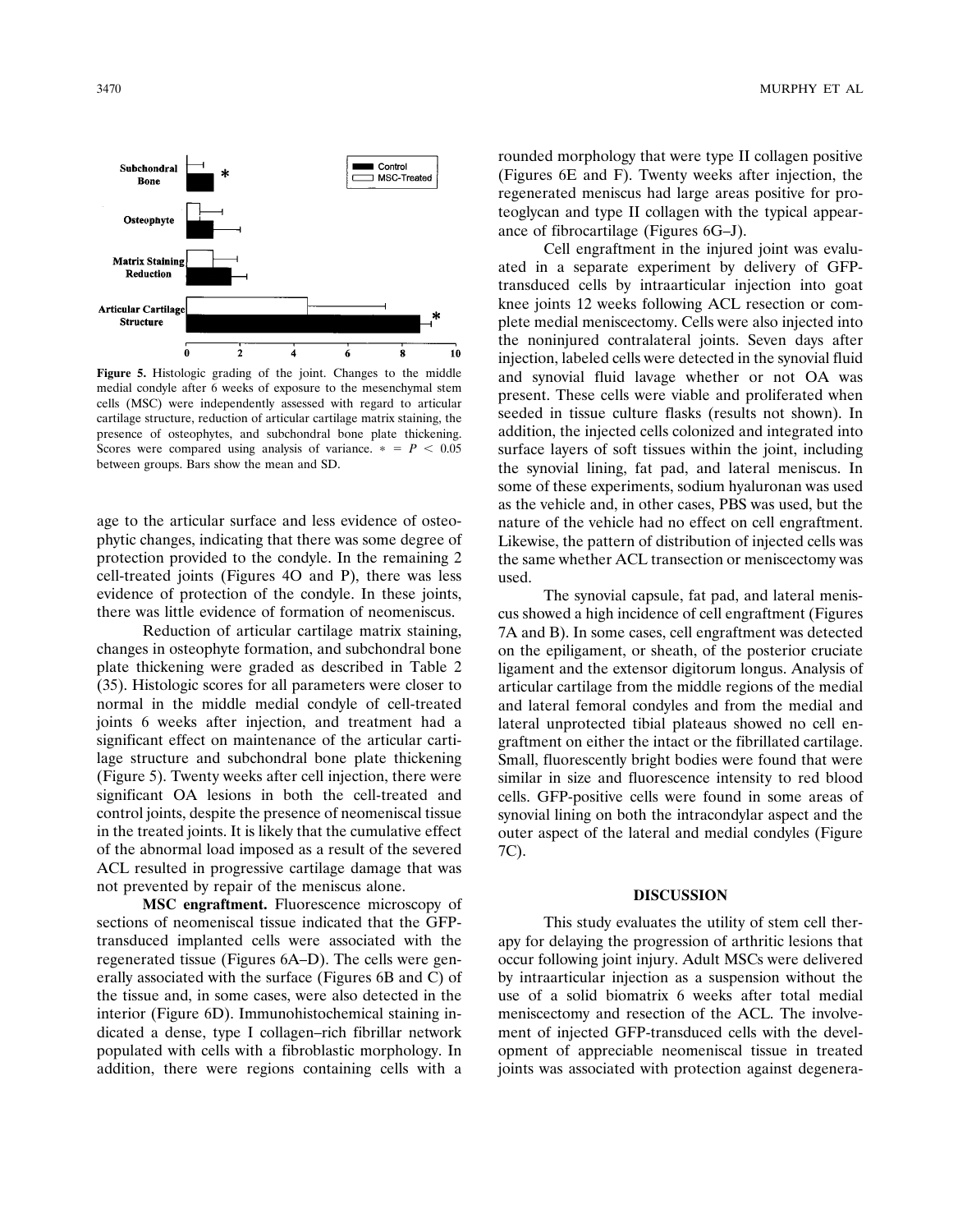

**Figure 6.** Microscopic analysis of regenerated meniscal tissue. Green fluorescent protein (GFP)–positive cells were detected primarily at the surface **(B** and **C)** and also in the center **(D)** of neomeniscal tissue 6 weeks after injection of GFP-transduced mesenchymal stem cells. Neomeniscal tissue not exposed to the joint environment was used as a negative control **(A)**. Immunohistochemical staining of the posterior meniscal-like tissue indicated a dense, cellular, type I collagen positive fibrous network (results not shown) with small areas of more rounded cells that were type II collagen positive **(E** and **F)**. By 20 weeks after injection, the neomeniscus had areas of Safranin O–positive proteoglycan and type II collagen **(G** and **I,** respectively) in a type I collagen background **(H)**. Further analysis of the type II collagen staining (boxed area of **I**) showed the typical appearance of fibrocartilage **(J)**. (Original magnification  $\times$  200 in **A–D**;  $\times$ 20 in **G–I**;  $\times$  100 in **E**, **F**, and **J**.)

tive changes in these cell-treated joints 6 weeks after treatment. The biphasic ultrastructure of meniscus and articular cartilage is critical for load distribution, a smooth low-friction gliding surface, and resilience to compression in the complex biomechanics of the knee joint (42). Data on the incidence of OA after meniscal injury highlight the importance of restoring a functional meniscus as soon as possible after injury. Even after repair, isolated meniscal rupture has been associated with a 10-fold increase in the risk of development of arthrosis, and meniscectomy doubles this risk in a joint



**Figure 7.** Retention of cells in the joint. Green fluorescent protein– transduced mesenchymal stem cells, injected into normal (noninjured) joints or into joints 12 weeks after medial meniscectomy or anterior cruciate ligament resection, were found to be integrated into the cell layers lining joint structures such as the meniscus **(A)**, synovial capsule **(B)**, and periosteum on the medial aspect of the medial condyle **(C)** 1 week after injection.

with intact ligaments (21). Ligament rupture associated with meniscal injury further increases this risk, and the fact that reconstruction of the ACL was not performed in this study may explain the continuing degradation of treated joints that occurred at the 26-week time point.

Several surgical and tissue-engineering approaches are currently in use for the repair of meniscal tissue. These have involved the use of a broad variety of materials, including small intestine submucosa (43), devitalized tissue (44) or collagen scaffolds (45), or the placement of meniscal allograft tissue derived from cadavers (46,47). These approaches are specifically designed for replacement of damaged meniscal tissue but may have no general effect on surrounding joint tissues. Human and animal studies have shown a regenerative response to meniscectomy (48–50). This regeneration, although minimal, is enhanced in the case of human studies by preservation of the meniscal rim (50). MSCs may contribute to and enhance this normal repair process.

Some augmentation of natural repair by MSCs loaded on a collagen sponge in a rabbit partial meniscectomy model has been described (51). Activation of mesenchymal cells is an important and perhaps rate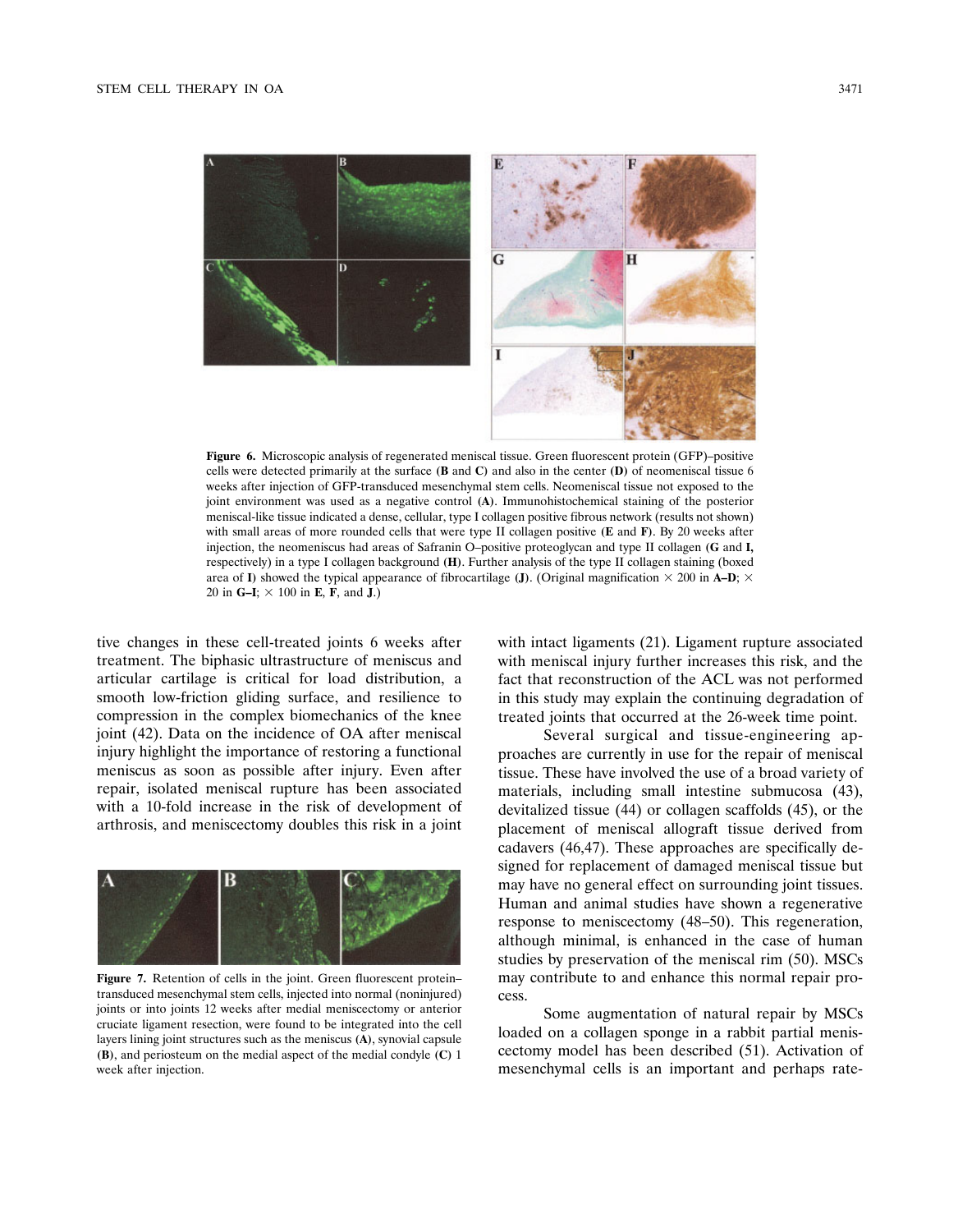limiting step in the formation of granulation tissue during wound healing (52). Hyaluronan also contributes to the granulation phase of both fetal and adult wound healing (53,54) and stimulates the migration and mitosis of mesenchymal and epithelial cells (55,56). MSC-based repair in the presence of hyaluronan may therefore accelerate and amplify the natural repair process of recruiting these cells to the site of tissue repair or regeneration, and may contribute to the formation of new meniscus after meniscectomy. Meniscal regeneration after partial meniscectomy in a rabbit model was enhanced by 5 injections of hyaluronan (57). Because the cells used in the present study were retrovirally transduced to express GFP, it is conceivable that expressed GFP or the vector used for the transduction may have affected the outcome. However, transduction of the cells did not affect their capacity to proliferate, and engraftment of the transduced cells in the neomeniscus occurred without evidence of an immune response at this site or elsewhere in the joint.

Several tissue-engineering approaches have been used for the repair of joint lesions. For example, the fixation of implanted chondrocytes beneath a sutured flap of ectopic tissue, such as periosteum, has been widely used for the treatment of cartilage defects (58). Other approaches have centered on the use of cells loaded on a scaffold and delivered to a lesion site. These methods are applicable to the repair of focal defects of defined dimensions, but not to the treatment of complex lesions that cover a large surface area of the joint and that may be associated with severe and progressive inflammatory conditions such as OA. Multipotent cells have been isolated from the surface zone of articular cartilage (59) and MSCs have the capacity to repair fibrillated cartilage in vitro (60). It is attractive to hypothesize that MSCs could have a role in cartilage protection by a direct resurfacing of the articular cartilage or act to preserve subchondral or trabecular bone structure–associated mechanical integrity of the joint. Early bone changes have been associated with development of OA and may precede changes to the articular cartilage (61,62). MSCs injected into the knee joint did not bind to normal or fibrillated articular cartilage in vivo, but we cannot exclude the hypothesis that the cells may act to mediate OA progression by an effect other than that seen on meniscal regeneration.

This study suggests that there may be a therapeutic benefit associated with intraarticular injection of stem cells following traumatic injury to the knee. The longer term effect of this may be a reduction or delay in the progression to OA. This is a scaffold-free method for cell delivery and is therefore unencumbered by the complexities associated with placement of a solid cell construct. Other cell-based approaches are possible that might enhance the effects observed in this study. For example, direct implantation of meniscal cells, chondrocytes, or stem cells, perhaps in combination with delivery of appropriate mitogens or growth factors to stimulate host cell proliferation, may lead to a sustained therapeutic effect. Alternative approaches might also involve the delivery of cell-binding or cytotactic factors to enhance the local progenitor cell population, leading ultimately to the reversal of the degradative process. Finally, because of the close integration of the implanted cells with host tissues, use of genetically modified cells to deliver therapeutic genes to the site of injury in the joint may also enhance the observed effects.

### **ACKNOWLEDGMENTS**

We thank Stephanie Oppenheimer, Jerry Skwarek, Mike Ponticiello, Karl Kavalkovich, and Don Simonetti for their expert technical assistance, and Drs. Alastair Mackay and Arnold Caplan for critical review of the manuscript.

## **REFERENCES**

- 1. Friedenstein AJ. Precursor cells of mechanocytes. Int Rev Cytol 1976;47:327–59.
- 2. Owen M, Friedenstein AJ. Stromal stem cells: marrow-derived osteogenic precursors. In: Evered D, Hartnett S, editors. Cell and molecular biology of vertebrate hard tissues. Chichester, UK: Wiley; 1988. p.42–60.
- 3. Pittenger MF, Mackay AM, Beck SC, Jaiswal RK, Douglas R, Mosca JD, et al. Multilineage potential of adult human mesenchymal stem cells. Science 1999;284:143–7.
- 4. Colter DC, Sekiya I, Prockop DJ. Identification of a subpopulation of rapidly self-renewing and multipotential adult stem cells in colonies of human marrow stromal cells. Proc Natl Acad Sci U S A 2001;98:7841–5.
- 5. Haynesworth SE, Goshima J, Goldberg VM, Caplan AI. Characterization of cells with osteogenic potential from human marrow. Bone 1992;13:81–8.
- 6. Jaiswal N, Haynesworth SE, Caplan AI, Bruder SP. Osteogenic differentiation of purified, culture-expanded human mesenchymal stem cells in vitro. J Cell Biochem 1997;64:295–312.
- 7. Mackay AM, Beck SC, Murphy JM, Barry FP, Chichester CO, Pittenger MF. Chondrogenic differentiation of cultured human mesenchymal stem cells from marrow. Tissue Engineering 1998;4: 415–28.
- 8. Young RG, Butler DL, Weberm W, Caplan AI, Gordon SL, Fink DJ. Use of mesenchymal stem cells in a collagen matrix for Achilles tendon repair. J Orthop Res 1998;16:406–13.
- 9. Barry F, Boynton RE, Liu B, Murphy JM. Chondrogenic differentiation of mesenchymal stem cells from bone marrow: differentiation-dependent gene expression of matrix components. Exp Cell Res 2001;268:189–200.
- 10. Toma C, Pittenger MF, Cahill KS, Byrne BJ, Kessler PD. Human mesenchymal stem cells differentiate to a cardiomyocyte phenotype in the adult murine heart. Circulation 2002;105:93–8.
- 11. De Bari C, Dell'Accio F, Tylzanowski P, Luyten FP. Multipotent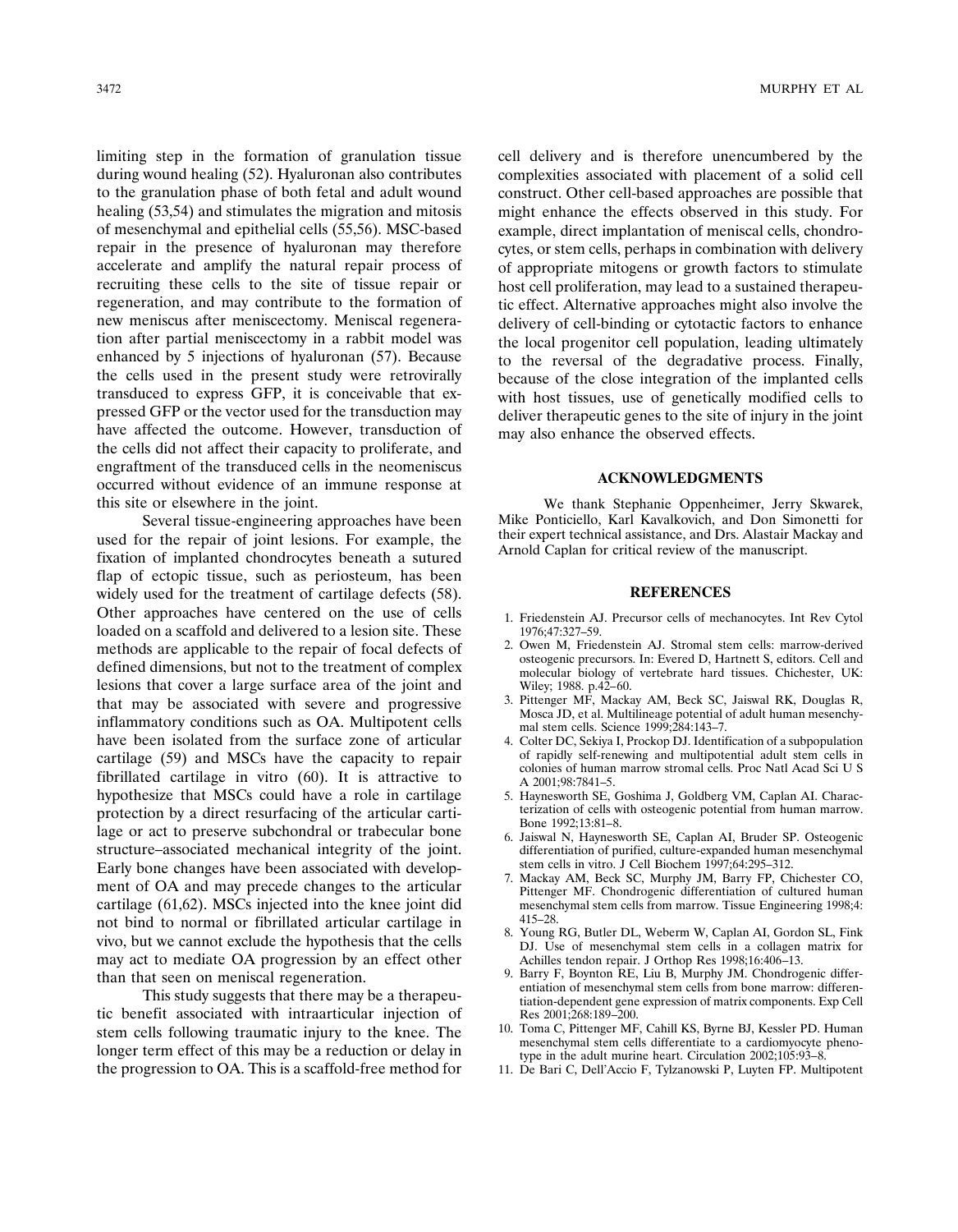mesenchymal stem cells from adult human synovial membrane. Arthritis Rheum 2001;44:1928–42.

- 12. Gronthos S, Franklin DM, Leddy HA, Robey PG, Storms RW, Gimble JM. Surface protein characterization of human adipose tissue-derived stromal cells. J Cell Physiol 2001;189:54–63.
- 13. Deasy BM, Jankowski RJ, Huard J. Muscle-derived stem cells: characterization and potential for cell-mediated therapy. Blood Cells Mol Dis 2001;27:924–33.
- 14. Weissman IL. Translating stem and progenitor cell biology to the clinic: barriers and opportunities. Science 2000;287:1442–6.
- 15. Gage FH. Mammalian neural stem cells. Science 2000;287:1433–8.
- 16. Alison M, Sarraf C. Hepatic stem cells. J Hepatol 1998;29:676–82.
- 17. Murphy JM, Dixon K, Beck S, Fabian DF, Feldman A, Barry FP. Reduced chondrogenic and adipogenic activity of mesenchymal stem cells from patients with advanced osteoarthritis. Arthritis Rheum 2002;46:704–13.
- 18. Creamer P, Hochberg MC. Osteoarthritis. Lancet 1997;350:503–8.
- 19. Buckwalter JA, Mankin HJ. Articular cartilage: degeneration and osteoarthritis, repair, regeneration, and transplantation. Instr Course Lect 1998;47:487–504.
- 20. Felson DT, Lawrence RC, Hochberg MC, McAlindon T, Dieppe PA, Minor MA, et al. Osteoarthritis: new insights. Part 2: treatment approaches. Ann Intern Med 2000;133:726–37.
- 21. Gillquist J, Messner K. Anterior cruciate ligament reconstruction and the long-term incidence of gonarthrosis. Sports Med 1999;27: 143–56.
- 22. Wakitani S, Goto T, Pineda SJ, Young RG, Mansour JM, Caplan AI, et al. Mesenchymal cell-based repair of large, full-thickness defects of articular cartilage. J Bone Joint Surg Am 1994;76: 579–92.
- 23. Wakitani S, Imoto K, Yamamoto T, Saito M, Murata N, Yoneda M. Human autologous culture expanded bone marrow mesenchymal cell transplantation for repair of cartilage defects in osteoarthritic knees. Osteoarthritis Cartilage 2002;10:199–206.
- 24. Bruder SP, Jaiswal N, Ricalton NS, Mosca JD, Kraus KH, Kadiyala S. Mesenchymal stem cells in osteobiology and applied bone regeneration. Clin Orthop 1998;355:S247–56.
- 25. Rydell N, Balazs EA. Effect of intra-articular injection of hyaluronic acid on the clinical symptoms of osteoarthritis and on granulation tissue formation. Clin Orthop 1971;80:25–32.
- 26. Kavalkovich KW, Boynton RE, Murphy JM, Barry F. Chondrogenic differentiation of human mesenchymal stem cells within an alginate layer culture system in vitro. Cell Develop Biol—Animal 2002; 38:457–66.
- 27. Srinivas GR, Chichester CO, Barrach HJ, Pillai V, Matoney AL. Production of type II collagen specific monoclonal antibodies. Immunol Invest 1994;23:85–98.
- 28. Bruder SP, Jaiswal N, Haynesworth SE. Growth kinetics, selfrenewal, and the osteogenic potential of purified human mesenchymal stem cells during extensive subcultivation and following cryopreservation. J Cell Biochem 1997;64:278–94.
- 29. Mosca JD, Hendricks JK, Buyaner D, Davis-Sproul J, Chuang LC, Majumdar MK, et al. Mesenchymal stem cells as vehicles for gene delivery. Clin Orthop 2000;379:S71–90.
- 30. Keller G, Paige C, Gilboa E, Wagner EF. Expression of a foreign gene in myeloid and lymphoid cells derived from multipotent hematopoietic precursors. Nature 1985;318:149–54.
- 31. Ghattas IR, Sanes JR, Majors JE. The encephalomyocarditis virus internal ribosome entry site allows efficient coexpression of two genes from a recombinant provirus in cultured cells and in embryos. Mol Cell Biol 1991;11:5848–59.
- 32. Miller AD, Garcia JV, von Suhr N, Lynch CM, Wilson C, Eiden MV. Construction and properties of retrovirus packaging cells based on gibbon ape leukemia virus. J Virol 1991;65:2220–4.
- 33. Markowitz D, Goff S, Bank A. A safe packaging line for gene transfer: separating viral genes on two different plasmids. J Virol 1988;62:1120–4.
- 34. Hunziker EB. Growth-factor-induced healing of partial-thickness defects in adult articular cartilage. Osteoarthritis Cartilage 2001;  $9.22 - 32.$
- 35. Carlson CS, Guilak F, Vail TP, Gardin JF, Kraus VB. Synovial fluid biomarker levels predict articular cartilage damage following complete medial meniscectomy in the canine knee. J Orthop Res 2002;20:92–100.
- 36. Lee K, Majumdar MK, Buyaner D, Hendricks JK, Pittenger MF, Mosca JD. Human mesenchymal stem cells maintain transgene expression during expansion and differentiation. Mol Ther 2001; 3:857–66.
- 37. Pond MJ, Nuki G. Experimentally-induced osteoarthritis in the dog. Ann Rheum Dis 1973;32:387–8.
- 38. Altman RD, Tenenbaum J, Latta L, Riskin W, Blanco LN, Howell DS. Biomechanical and biochemical properties of dog cartilage in experimentally induced osteoarthritis. Ann Rheum Dis 1984;43: 83–90.
- 39. Rorvik AM, Teige J. Unstable stifles without clinical or radiographic osteoarthritis in young goats: an experimental study. Acta Vet Scand 1996;37:265–72.
- 40. Little C, Smith S, Ghosh P, Bellenger C. Histomorphological and immunohistochemical evaluation of joint changes in a model of osteoarthritis induced by lateral meniscectomy in sheep. J Rheumatol 1997;11:2199–209.
- 41. Smith MM, Little CB, Rodgers K, Ghosh P. Animal models used for the evaluation of anti-osteoarthritis drugs. Pathol Biol 1997; 45:313–20.
- 42. Rangger C, Kathrein A, Klestil T, Glotzer W. Partial meniscectomy and osteoarthritis: implications for treatment of athletes. Sports Med 1997;23:61–8.
- 43. Gastel JA, Muirhead WR, Lifrak JT, Fadale PD, Hulstyn MJ, Labrador DP. Meniscal tissue regeneration using a collagenous biomaterial derived from porcine small intestine submucosa. Arthroscopy 2001;17:151–9.
- 44. Peretti GM, Caruso EM, Randolph MA, Zaleske DJ. Meniscal repair using engineered tissue. J Orthop Res 2001;19:278–85.
- 45. Rodkey WG, Steadman JR, Li ST. A clinical study of collagen meniscus implants to restore the injured meniscus. Clin Orthop 1999;367:S281–92.
- 46. Jackson DW, Whelan J, Simon TM. Cell survival after transplantation of fresh meniscal allografts: DNA probe analysis in a goat model. J Sports Med 1993;21:540–50.
- 47. Rodeo SA. Meniscal allografts: where do we stand? Am J Sports Med 2001;29:246–61.
- 48. Lutfi AM. Morphological changes in the articular cartilage after meniscectomy: an experimental study in the monkey. J Bone Joint Surg Br 1975;57:525–8.
- 49. Elmer RM, Moskowitz RW, Frankel VH. Meniscal regeneration and postmeniscectomy degenerative joint disease. Clin Orthop 1977;124:304–10.
- 50. Burr DB, Radin EL. Meniscal function and the importance of meniscal regeneration in preventing late medical compartment osteoarthrosis. Clin Orthop 1982;171:121–6.
- 51. Walsh CJ, Goodman D, Caplan AI, Goldberg VM. Meniscus regeneration in a rabbit partial meniscectomy model. Tissue Eng 1999;5:327–37.
- 52. McClain SA, Simon M, Jones E, Nandi A, Gailit JO, Tonnesen MG, et al. Mesenchymal cell activation is the rate-limiting step of granulation tissue induction. Am J Pathol 1996;149:1257–70.
- 53. Chen WY, Abatangelo G. Functions of hyaluronan in wound repair. Wound Repair 1999;7:79–89.
- 54. Dostal GH, Gamelli RL. Fetal wound healing. Surg Gynecol Obstet 1993;176:299–306.
- 55. McCarty MF. Glucosamine for wound healing. Med Hypotheses 1996;47:273–5.
- 56. Murashita T, Nakayama Y, Hirano T, Ohashi S. Acceleration of